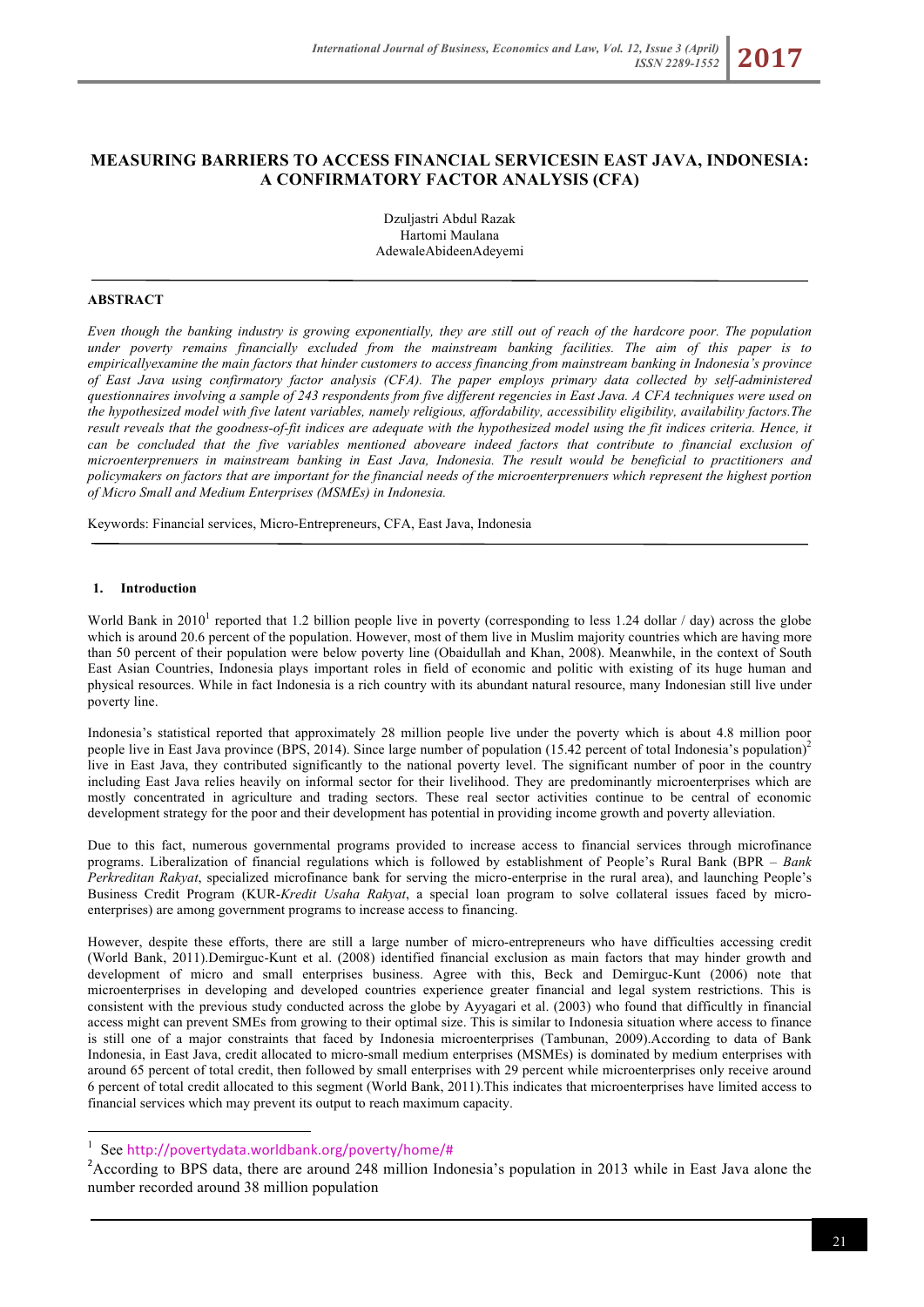Such condition will affect the number of poor people particularly in East Java which remained the highest in the country although there is a declining poverty rate in recent years (World Bank, 2011). The question arise, what are factors behindthe people unable to access financing from financial services? In this context, the study thus aims to empirically examine the variables that hinder customersto access financing from mainstream banking in East Java province, Indonesia.

In relation to the above stated issues, identifying barrier access to finance is an important stepin effort of increasing financial inclusion that will impliedly lead to decrease poverty. Among the common features of barrier to access that echoed in previous literatures are affordability barrier (high service charge and interest rate), complicated eligibility (inflexible collateral and complicated document requirement), accessibility barrier (physical access), availability barrier or lack of financial product features (financial product provided not to all segments), and religious factor (Demirguc-Kunt et al., 2008). Meanwhile, the UK special task force classified financial exclusioninto supply side barrier such as non-availability of suitable products, physical barriers and non-eligibility on account of documentation issues, and demand side barrier such as lack of financial literacy and financial capability, psychological and cultural barriers (Shankar, 2013). A study in Nigeria conducted by Adewale et al. (2012) confirmed that eligibility and affordability (classified as involuntary financial exclusion barriers) and financial complacency, cultural capital and religious consideration (included as involuntary financial exclusion barriers) are perceived as hampering of microenterprenuers to access financial services. The effort of identifying barriers made is believed to have an influence on excluding of lower income group customers to access financing and services from mainstream banking.

This paper further elaborates on these barriersasfive factors using confirmatory factor analysis assessing the psychometric technique of the instrument for excluding customerfrom mainstream financial services in Indonesia.Previous studies on barrier to finance are limitedto descriptive study. Hence, specific objective of this study is to further examine the component identified from the descriptive study on barriers to access factor using a CFA to validate the instruments.

The rest of the paper proceeds as follows. Subsequent section sheds light on poverty and importance of MSMEs in Indonesia. Section three reviews on past studies on financing barrier factors. Expounding research method is conducted in section four. Research findings and discussions are illustrated in section four while the last section contains conclusion

#### **1.1 Poverty in Indonesia**

According to BPS data, there are around 28.60 million poor people living across the country, which corresponding to 11.5 percent of the populations. This number experienced slightly decrease compared to the previous year of September 2013, which recorded at 28.59 million or 11.66 percent (BPS, 2014:176). However, economists presumed skeptically on this decreasing trend, despite sustained economic growth<sup>3</sup>. World Bank reported that around 40 percent population lives around poverty line (World Bank, 2010) and more serious happened in terms of non-income poverty such as high malnutrition rates (28 percent of total children below age five in 2005), high illiteracy (25 percent in 2005) and low enrollment ratio while reaching to secondary education (65 percent) (BPS, 2005).

In terms of unemployment level, BPS data in 2013 recorded around 7.4 million unemployment in Indonesia, which is around 6.25 percent of total labour force (118.19 million) (BPS, 2014). Meanwhile, in East Java alone, there are around 871 thousand unemployment in 2013 which is around 4.3 percent of total economically active in East Java<sup>4</sup>. The province has the highest number of labor force in Indonesia, and can still be considered as a "labor surplus" with total number more than 19 million workers in 2013 (BPS, 2014). Despite there are an increase in both terms of number of labor force and number of working, but is not enough yet to decrease number of unemployment significantly. This is due to be low absorption of labor force while the numbers of labor force increases significantly. However, the number of employment rate climb up to 52 thousands as compared to the previous year. Again, availability of job opportunity is very limited and consequently much labor force cannot get a job and they would eventually be unemployment.

There are around 66 percent workers working in informal and this experiences an increase in line with limited of job opportunity provided by formal sectors. Meanwhile, employment structure is consistently unchanged in 2013. Agricultural sector (37 percent), trading sector (21 percent) and service sector (16 percent) and industry sector (14 percent) are the largest contribution to employment (BPS Jatim,  $2014$ )<sup>5</sup>.

Since the significant number of poor in Indonesia especially East Java depends heavily on informal sector, development of micro, small and medium enterprises (MSMEs) play an important role in translating into poverty reduction. These types of enterprises are dominant attributes in emerging countries (Cull et al., 2007). MSMEs contribute the income and employment with significant proportions of workers in most instances. It is undeniable that the role of MSMEs in poverty alleviation has been generally known since over decades ago. In the late 1990s when the financial crisis hit the country, the existences of MSMEs even could help the poor to recover from financial crisis. In this sense, the importance of the existence of MSMEs as a foundation of economy for capabilities enhancement and poverty alleviation is indisputable.

### **1.2 The importance of MSMEs in Indonesia**

Table 1 below highlights how importance of MSMEs in sustaining and its contribution to the Indonesian national economy. There are more than 56.8 million units of MSMEs established which means around 99.9 percent of total number of enterprises

<sup>-&</sup>lt;br>3  $3$ http://www.eastasiaforum.org/2013/01/02/reaching-indonesias-poor-and-vulnerable/

<sup>4</sup> http://jatim.bps.go.id/linkTabelStatis/view/id/243

<sup>5</sup> http://jatim.bps.go.id/linkTabelStatis/view/id/258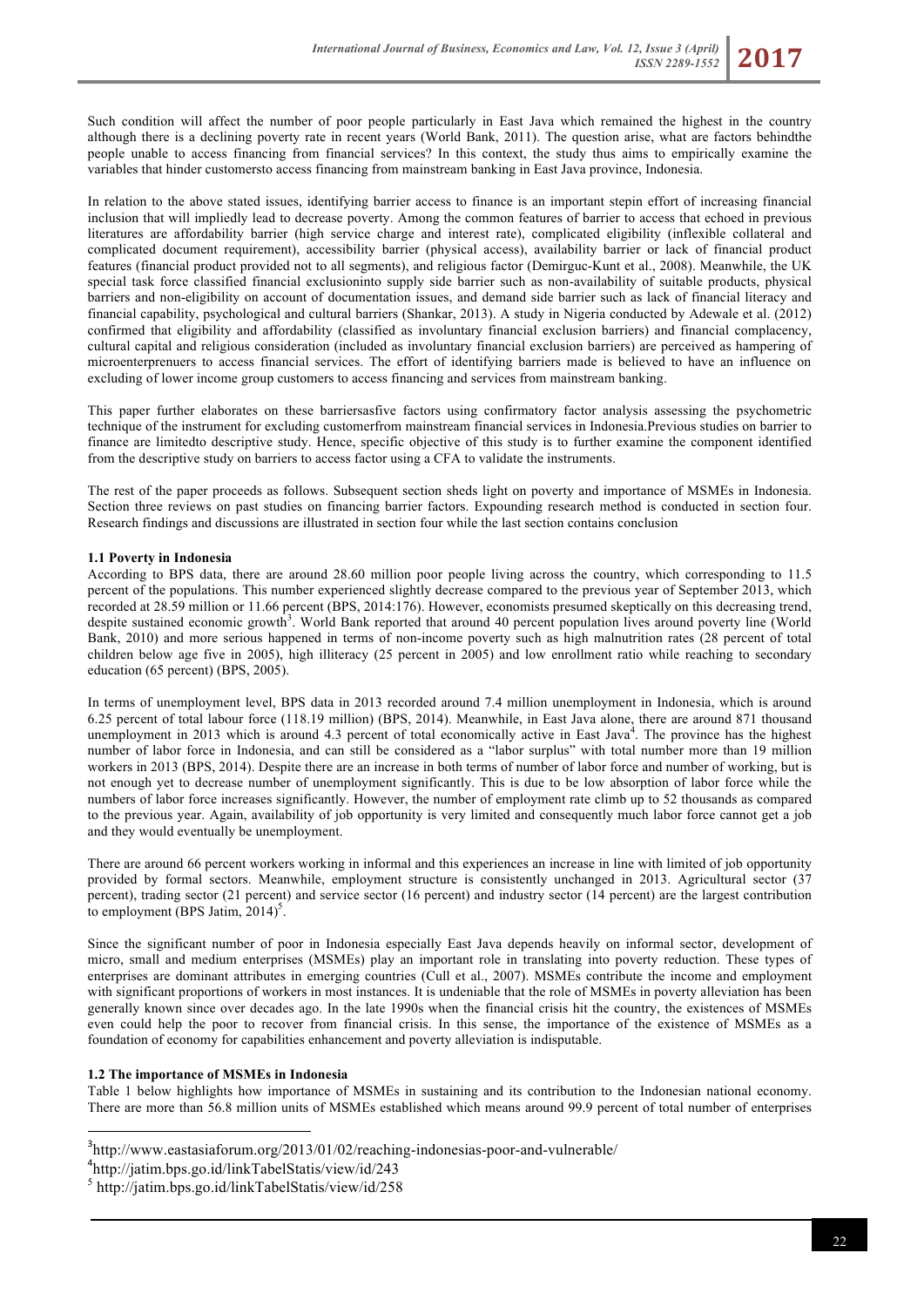dominated by MSMEs. The rest is large companies which account only 0.01 percent of the total number of enterprises. Among the MSMEs level, microenterprises seem to be more dominant compared to small and medium enterprises. It covers about 98.7 percent while small and medium enterprises represent only about 1.13 percent and 0.09 percent, respectively.

| Criteria | <b>MSMEs</b> |              | Employments |               | <b>GDP</b>       |              | Export           |              |
|----------|--------------|--------------|-------------|---------------|------------------|--------------|------------------|--------------|
|          | In units     | <b>Share</b> | Worker      | <b>Share</b>  | <b>IDR</b><br>in | <b>Share</b> | <b>IDR</b><br>in | <b>Share</b> |
|          |              | (%)          |             | $\frac{6}{6}$ | <b>Billion</b>   | (%)          | billion          | (%)          |
| Micro    | 57,189,393   | 98.77        | 104,624,466 | 88.90         | 3,326,564.8      | 36.90        | 15,989.5         | 1.38         |
| Small    | 654.222      | 1.13         | 5,570,231   | 4.73          | 876, 385. 3      | 9.72         | 32,051.8         | 2.76         |
| Medium   | 52.106       | 0.09         | 3,949,385   | 3.36          | 1,237,057.8      | 13.72        | 134,071.4        | 11.54        |
| Large    | 5.066        | 0.01         | 3,537,162   | 3.01          | 3,574,943.3      | 39.66        | 979,214.8        | 84.32        |
| Total    | 57,900,787   |              | 117,681,244 |               | 9,014,951.2      |              | 1,161,327.5      |              |

|  | Table 1: The profile of MSMEs in 2013 |  |  |  |
|--|---------------------------------------|--|--|--|
|  |                                       |  |  |  |

Source: *KementerianKoperasidan UMKM* (2017), www.depkop.go.id, accessed April 2017

In terms of employment, MSMEs absorb over 114 million workers which mean about 97 percent of the labor force are working for MSMEs. Again among the MSMEs sector, microenterprises has the highest number of workers which account about 104 million and shares 88.90 percent of total number of MSMEs worker. Workforce in the small and medium enterprises recorded only about 4 percent and 3 percent, respectively. The table 1 also shows the role of MSMEs in the GDP and exports. While they contribute about 60 percent of GDP and around 16 percent for their exports, large enterprises show 40 percent and 84 percent for their exports. However, it does not mean that MSMEs productivity is higher than large enterprises but it is mostly due to the large number of MSMEs (Tambunan, 2009).

Statistics Indonesia showed about 6.8 percent economic growth in East Java had been recorded in the first semester of 2013 which was above national economic growth of 6.1 percent.<sup>6</sup> In this sense, MSMEs sector play important role in sustaining of economic growth in East Java. It contributes about 46.3 percent of total economic growth in East Java (Arief, 2013)<sup>7</sup>. Microenterprises can absorb more than 1.7 million workers of total workforce which was around 2,910,368 people and the rest of workforce was absorbed by small and medium enterprises. This shows the importance of MSMEs sector as one of sustaining in economic growth particularly in East Java and generally in Indonesia.

# **1.3 Financial service in Indonesia**

The Indonesian financial services sector is classified into three main subsectors, namely the banking industry, capital market and nonbank financial industry (NBFI). In terms of financial structure, banking industry is far more dominant among its counterpart financial service sector. The asset share of banking industry covers around 74 percent of the total, then followed by security companies (10 percent), multifinance companies (6 percent), investment funds (6 percent), pension funds (2 percent) and other NBFI funds (2 percent) (Indonesian Financial Services Authority- OJK, 2015).

Meanwhile, according to ADB (2015), total financial asset to GDP recorded around 103 percent and the number is relatively low compared to other ASEAN countries such as Philippines (194 pecent), Malaysia, Singapore, and Thailand (300 percent). This share of financial asset to GDP has continued to relatively constantsince 2009, showingthat slightpenetration of the financial sector has happened since the end of 2009.The reason of the small size of the overall financial sector are consistently low access to financial products and services, low financial literacy and sociocultural characteristics (Indonesian Financial Services Authority- OJK, 2015).

Concerning on access to formal financial products and services, Indonesia is relatively behind a number of other ASEAN countries. Such conditions were supported by the Household Survey conducted by Central Bank of Indonesia, which found that a portion of households in the country remain to depend on informal lenders as a source of funds (Indonesian Financial Services Authority- OJK, 2015)

# **2. Financing barrier factors**

Literature indicates many factors that causes financing barriers written by scholars. Among the common features of financing barriers are affordability barrier (high service charge and interest rate), complicated eligibility (inflexible collateral and complicated document requirement), accessibility barrier (physical access), and availability barrier or lack of financial product features (financial product provided not to all segments) (Ghosh, 2013; Jha et al., 2014; Demirguc-Kunt et al., 2008; Hamada, 2010; Cull et al., 2007; Shankar, 2013;Ledgewood and Gibson, 2013). Besides that, the religious factor is also perceived as one of important factor to be considered as financing barriers factors. Some Muslim perceived that conventional financial products contain interest or usury (*riba*) which is indeed prohibited by Islamic financial principles (Karim et al., 2008). Therefore, they will not chose this type of product even-though they have access. A survey conducted in East Java by Bank Indonesia (2000), reported that 49 percent of the rural population considers interest prohibited and would chose free interest-based of Islamic

 <sup>6</sup> http://kabargress.com/2013/10/01/umkm-menjadi-pilar-penting-pertumbuhan-ekonomi-jawa-timur/ <sup>7</sup> http://kabargress.com/2013/10/01/umkm-menjadi-pilar-penting-pertumbuhan-ekonomi-jawa-timur/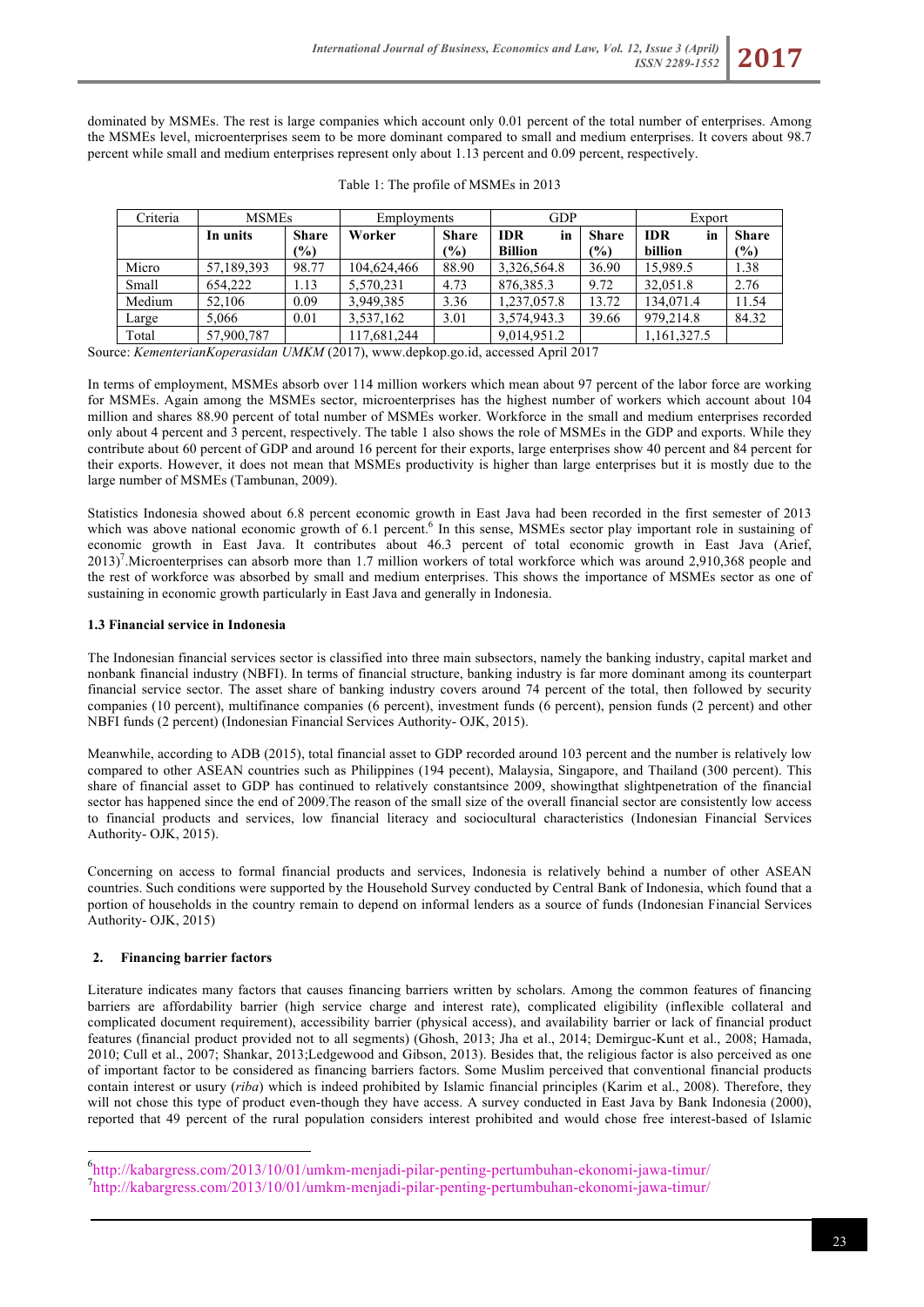financial institutions once they are available (OIC Outlook Series, 2012). This is actually not a surprising result since the majority in East Java are Muslim which covers almost 96 percent of its population (BPS, 2010).

Affordable price is one of important factors to attract the consumers in involving financial institutions. There are some issues in relating to affordable price. Excessive transaction cost is one of major barriers to financial inclusion. From bank perspectives, dealing with very small transactions lead to high overhead cost. Moreover, if they operate in remote locations with few financial transactionswhich is costly and may be unfeasible (Jha et al., 2014). Hence, they have inclined to be more interested in serving for middle-to-high income groups. Another barrier to financial inclusion in relating to affordable prices is high minimum balance requirement. Minimum balances required by them to open accounts frequently are found to be too high, and also accounts are closed by some banks due to infrequent use (Shankar, 2013). Beside high minimum balance requirement, high interest rates is an important barrier. A survey reported by ICS (Investment Climate Surveys) in 2002, found that a large proportion of small enterprises were excluded from mainstream banks (Demirguc-Kunt et al., 2008). Of those who are excluded, 85 percent in China, 95 percent inRusia, and 96 percent in India (Demirguc-Kunt et al., 2008).

Complicated eligibility requirements are a major barrier of low income group to access financial services.Lack of proper documentation can create eligibility barriers especially for low income group in accessing financial institutions. For identification purposes, financial institution usually require several documents (such as ID, salary slip, land certificate, etc.) in offering the financial services to their customers.Beck, et al. (2008) assert that banks in many developing countries including Bangladesh, Cameroon, Chile, Nepal and Sierra Leone, require at least four documents in order to open the accounts, such as identification card, letter of recommendation, income slip, and valid address. Another barriers to financial inclusion in relating to eligibility is lack of collateral. There might are reluctance most micro-entrepreneurs in developing countries to apply loans as they are required to pledge their personal assets as collateral (Demirguc-Kunt et al., 2008). Armendariz and Morduch (2010) assert collateral with marketable assets can be used to reduce risk if borrower is default as it may be covered by secured assets.

Low accessibilityis a key barrier of low income group to access financial services.Physical access is might only one type of accessibility barrier that may exclude potential customers to access financing from commercial banking. Physical access is geographic distance to the nearest branch. It can be hindered by long distance to a bank outlet (Beck et al., 2007).While mainstream banks are close to poor neighbor, some poor people may encounter prejudices (which are being refused admission) to banking offices (Demirguc-Kunt et al., 2008).

Lack of availability of appropriate products and services is another important barrier to access financial services for low-income group and microenterprises (Demirguc-Kunt et al., 2008). Claessens(2005) notes that banks may have problems providing financial services to all households and firms given population density. It may be too costly to provide the physical infrastructure in rural areas. Demirguc-Kunt et al. (2008) argue that dealing with small transactions is also another reason behind reluctance of financial institutions in provision of product and services for the poor and small firms. On the other hand, for low income group and small firm, often limit their demand because of available financial services are not appropriate to their affordability.

Cultural and religious concerns may be a challenge to financial inclusion. They are considered as significant factor to shape individual's attitude towards intention and preference behavior (DeLamater and Myers, 2011). In case of religious concerns for example, it is often as a reason for low income group to use financial service in the context of Middle East, North Africa and South Asia (Demirguc-Kunt, 2012).Even-though some certain low income groups have access but they chose not to use financial service because of religious grounds. In case of Muslim-majority country, some certain low income group perceives conventional financial products as unharmonious with the Islamic financial principles (Karim et al. 2008). This is because the product provided may contain any elements which are prohibited by Islam. These elements include as usury (*riba)*, gambling *(maisir)* and excessive ambiguity (g*harar)*.However, Figure 1 explains some factors that may hamper low income people to access financing from mainstream banking.

One of the banking studies that concern on financing barrier factor is conducted by Investment Climate Survey (ICS) in 2002 that highlighted about the reason of small firms do not use bank finance (Demirguc-Kunt et al., 2008). The survey revealed that most of the microenterprenuers do not need a financing. Besides that, they are excluded from bank finance because of high interest rate, strict collateral requirement and complicated application procedure. Meanwhile, in terms of reasons for not having a bank account where the survey conducted in the US and Mexico, found that expensive fee and high minimum balance requirement are the major reasons that cause people not to use financial services(Demirguc-Kunt et al., 2008). The other reasons reported are not comfortable with banks, inconvenience location and lack of documentations (Demirguc-Kunt et al., 2008).

Study by Jha et al. (2014) in various countries also discovered that 'natural' barrier which geographic distance to a bank are identified as one of the most important barriers for financial inclusion. However, in another study conducted by Demirguc-Kunt and Klapper (2012) revealed that lack of sufficient money to use is one the most common reasonfor people not having an account with the bank The is followed by services being too expensive, family member already has account, physical distance, lack of required documentation, lack of trust on bank, and religious reasons. Meanwhile, Ashraf and Ibrahim (2013) revealed that fear of getting into risk of loan is found as one of the most important barrier for accessing financial services in Bangladesh. The survey also found that spouse dislike as female head of household, insufficient resources and lack of knowledge are among other factors that hamper them to access financial services. Additionally, study by Sinclair et al. (2009) found that lack of financial product features and expensive fee are perceived as the most barrier factor for financial inclusion. The result also revealed that lack of information about financial issues and lack of financial skills faced by many people in UK are found as an important barrier for financial inclusion.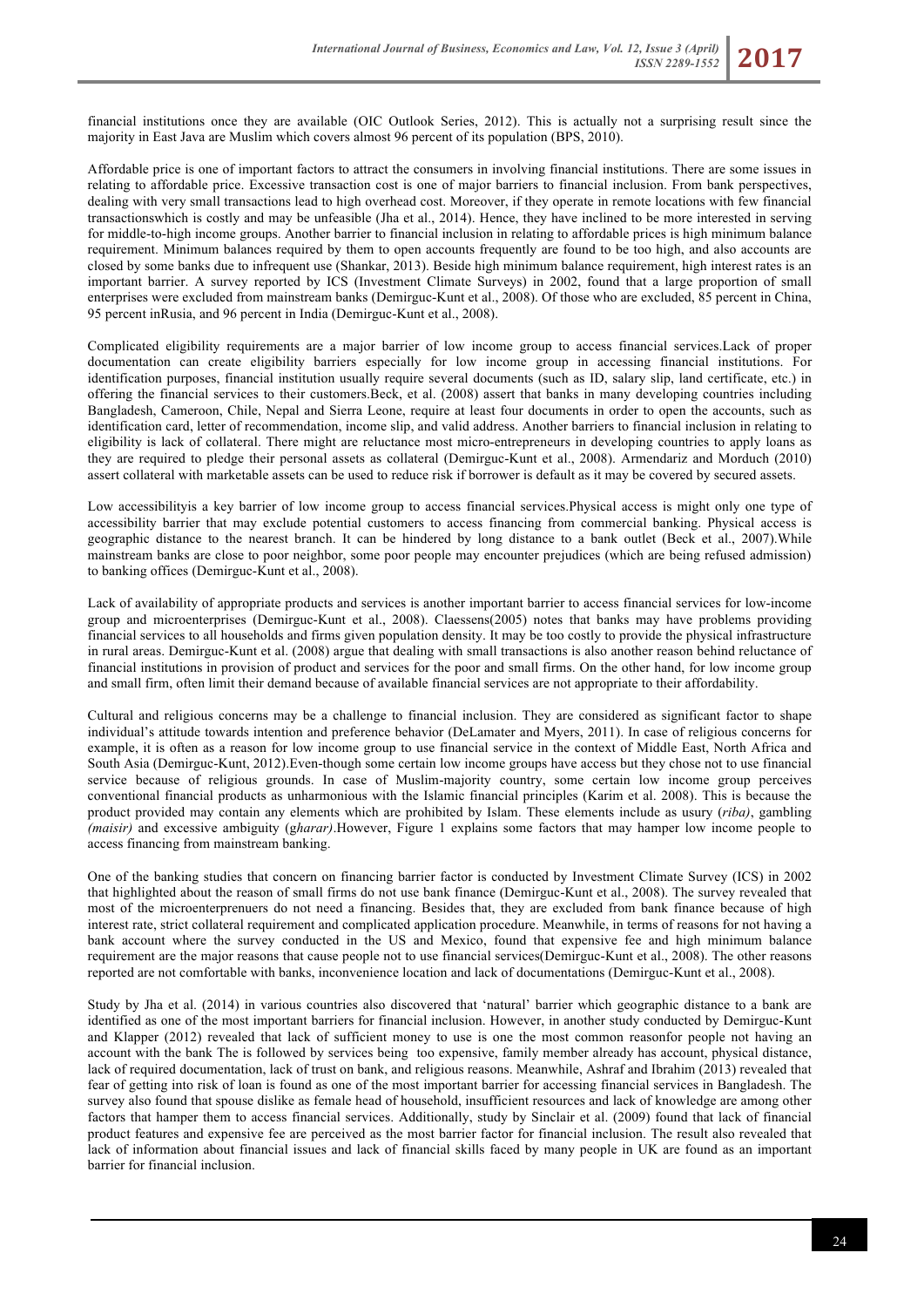Meanwhile, studies on financing barriers of formal financial services in Indonesia remain limited. Previous study is restricted in scope of descriptive study. Survey conducted in East Java by Bank Indonesia (2005) for example which is descriptive in naturefound that access to finance for micro-small medium enterprises remain a problematic by some reasons including complicated document requirement, lack of collateral, and higher interest rates (World Bank, 2011). World Bank's Rural Investment Climate Assessment (RICA) survey in 2006 found that cost of credit is the most constraint of access to finance faced by micro and small enterprises in rural Indonesia. Other constraints such as collateral requirements, complexity and cost of application procedures, and lack of documentation are also identified (World Bank Report, 2010). With same technique analysis, an empirical study of Mahmud and Huda (2010) revealed that almost half of SMEs surveyed have no access to finance because transaction costs are so expensive, collateral requirements are insufficient and lack of good administration. However, the outcomes of these studies should be undertaken with caution particularly with regards to the generalization of findings. Even though, there are many studies about barrier access to finance, there is little study that utilizes a theoretical underpinning toward identifying the financial exclusion barriersusing a CFA to validate the instruments.

# **Theoretical framework**



**Figure 1 Financing barrier factors**

# **3. Methodology**

The data were collected by self-administered questionnaires distributed to respondents at five different regencies of East Java, namely Pasuruan, Malang, Kediri, Ponorogo, and Gresik. There are two main reasons for choosing East Java microentrepreneurs as the sample. First, East Java province has the second largest population in Indonesia contributing 15.4 percent of the nation's total population (BPS,  $2010$ <sup>8</sup>. Since a large number of population live in East Java, they contributed significantly to the national poverty level. Second, as significant number of poor in East Java depends heavily on informal sector (BPS-East Java, 2014), development of micro, small and medium enterprises (MSMEs) play an important role in translating into poverty reduction.

The underlying variable structure of a 24 items associatedwith the measurement of barrier factors were assessed. The measurement of barrier factors comprise five underlying factors namely affordability, eligibility, accessibility, availability and

 <sup>8</sup> http://jatim.bps.go.id/4dm!n/pdf\_publikasi/Penduduk-Jawa-Timur-Hasil-SP-2010.pdf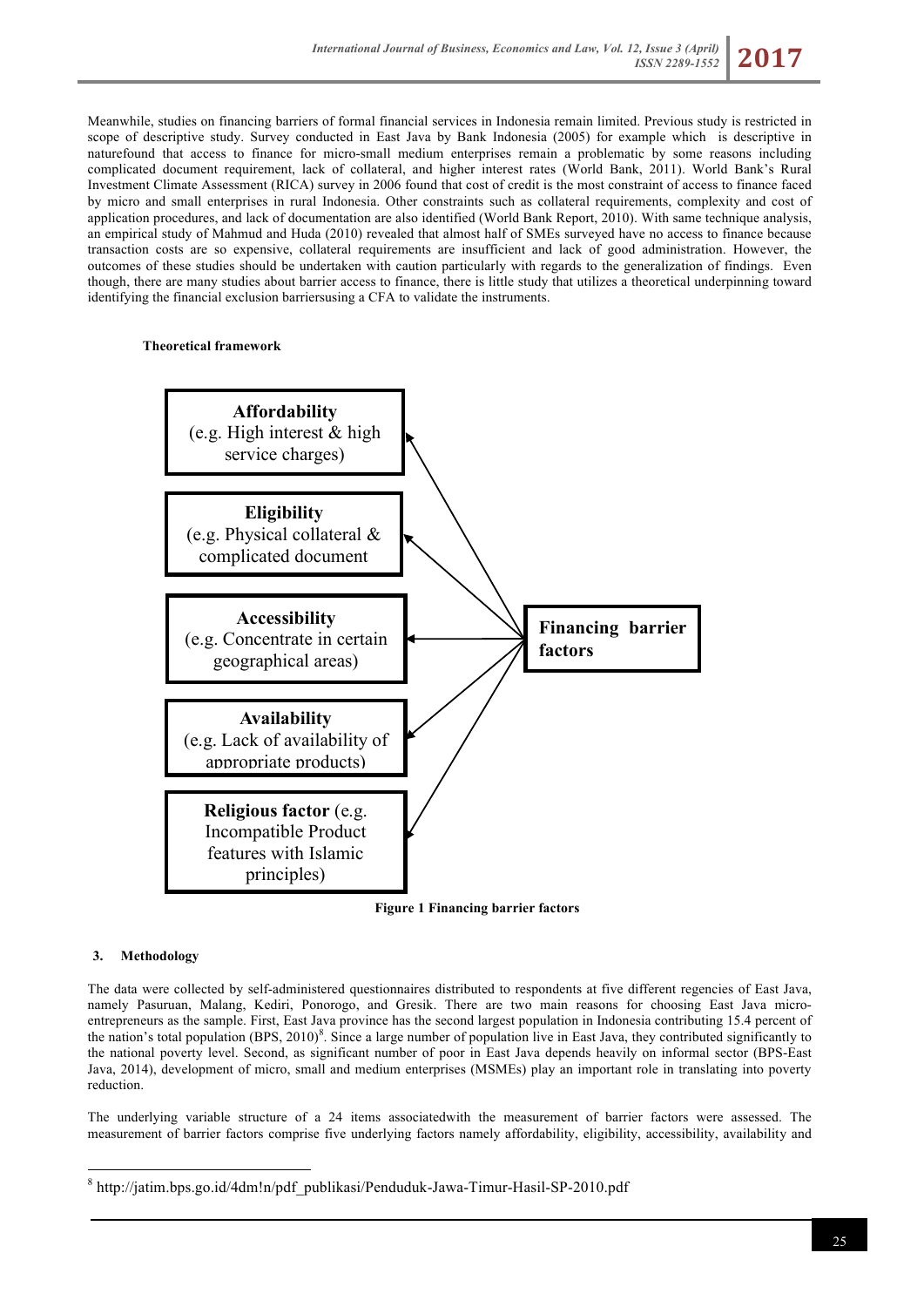religious factor. The items consisting underlying subscale was adapted and modified as required for the study from an existing measure of barrier to access by Demirguc-Kunt et al. (2008) and Demirguc-Kunt&Klapper (2012).

The research respondent from each regencies were selected by a convenience sampling. In filling-up of the questionnaire, each of respondents took about 15-20 minutes to complete. Data collection process was started in May 2016 and completed in August 2016.In terms of sampling size, from a total of 450 questionnaires distributed, 300 were returned, out of which 243 were usable, thereby indicating a response rate of about 54 percent, which is considered sufficiently large for statistical reliability and generalizability (Tabachnick and Fidell, 1996).

# **4. Findings**

The demographic distribution of the respondents is presented in Table 2 below.

|                                    |                                      | Valid percent (%) |
|------------------------------------|--------------------------------------|-------------------|
| Gender                             | Male                                 | 55.6              |
|                                    | Female                               | 44.4              |
| Age Group                          | Below 20                             | 3.3               |
|                                    | $20 - 29$                            | 39.1              |
|                                    | 30-39                                | 36.6              |
|                                    | 40 & above                           | 21                |
| <b>Marital Status</b>              | Single                               | 18.1              |
|                                    | Married                              | 77.0              |
|                                    | Widowed                              | 4.5               |
|                                    | Divorced                             | 0.4               |
| Religious Background               | Islam                                | 100               |
| <b>Educational Background</b>      | None                                 | 1.6               |
|                                    | Primary School                       | 11.5              |
|                                    | Junior High School                   | 16.9              |
|                                    | Senior High School                   | 37.0              |
|                                    | Diploma                              | 8.6               |
|                                    | <b>Bachelor Degree</b>               | 20.6              |
|                                    | Master                               | 3.8               |
| Microenterprises as main source of | Yes                                  | 47.3              |
| income                             | N <sub>0</sub>                       | 52.7              |
| Other sources of income            | Civil servant                        | 3.3               |
|                                    | Employee in private company          |                   |
|                                    | Employee in BUMN                     | 37.0              |
|                                    | Lecturer/teacher                     | 1.6               |
|                                    | Professional such as doctor, lawyer, | 5.3               |
|                                    | etc                                  |                   |
|                                    | Student                              | 1.6               |
|                                    | Housewives                           | 4.1               |
|                                    | Others                               | 13.2              |
|                                    |                                      | 33.9              |

Table 2 Distribution of respondents  $(n = 243)$ 

The responses obtained were analyzedby using SPSS and AMOS software. This is used to perform factor analysis and confirmatory factor analysis on the response to financing barrier factor criteria.

# **4.1Exploratory Factor Analysis (EFA)**

The Kaiser-Meyer-Olkin (KMO) measure of the sampling adequacy (MSA) shows an acceptable value of 0.759and the Bartlett's Test of sphericity also indicated statistical significance (0.000). This showed the factorability of the correlation matrix. On these basis, factor analysis proceeds to perform principal component analysis (PCA) and varimax rotation with Kaiser Normalization. Varimax orthogonal rotation is used in this studyas the study seeks to make sure that the factors provided will be unrelated to each other. Variables which most highly correlated with the factors are grouped together and arranged in descending order according to the size of their correlations.

After PCA, withvarimax rotation is done, the results indicated a cross and split loading at some items. Thus, the iteration is required by ignoring affected item. After removing affected items in the next iteration, the Kaiser-Meyer-Olkin (KMO) measure of the sampling adequacy (MSA) indicated an acceptable value of 0.748 and the Bartlett's Test of Sphericityappears with statistical significance (0.000). As presented in Table 3 the rotated solution shows the presence of five factors with a strong number loadings and eigenvalue indicators are within the guidelines as recommended by (Hair et al., 2010). The communality indices are acceptable with ranging between 0.50 and 0.84.The results also indicate that five latent factors have been successfully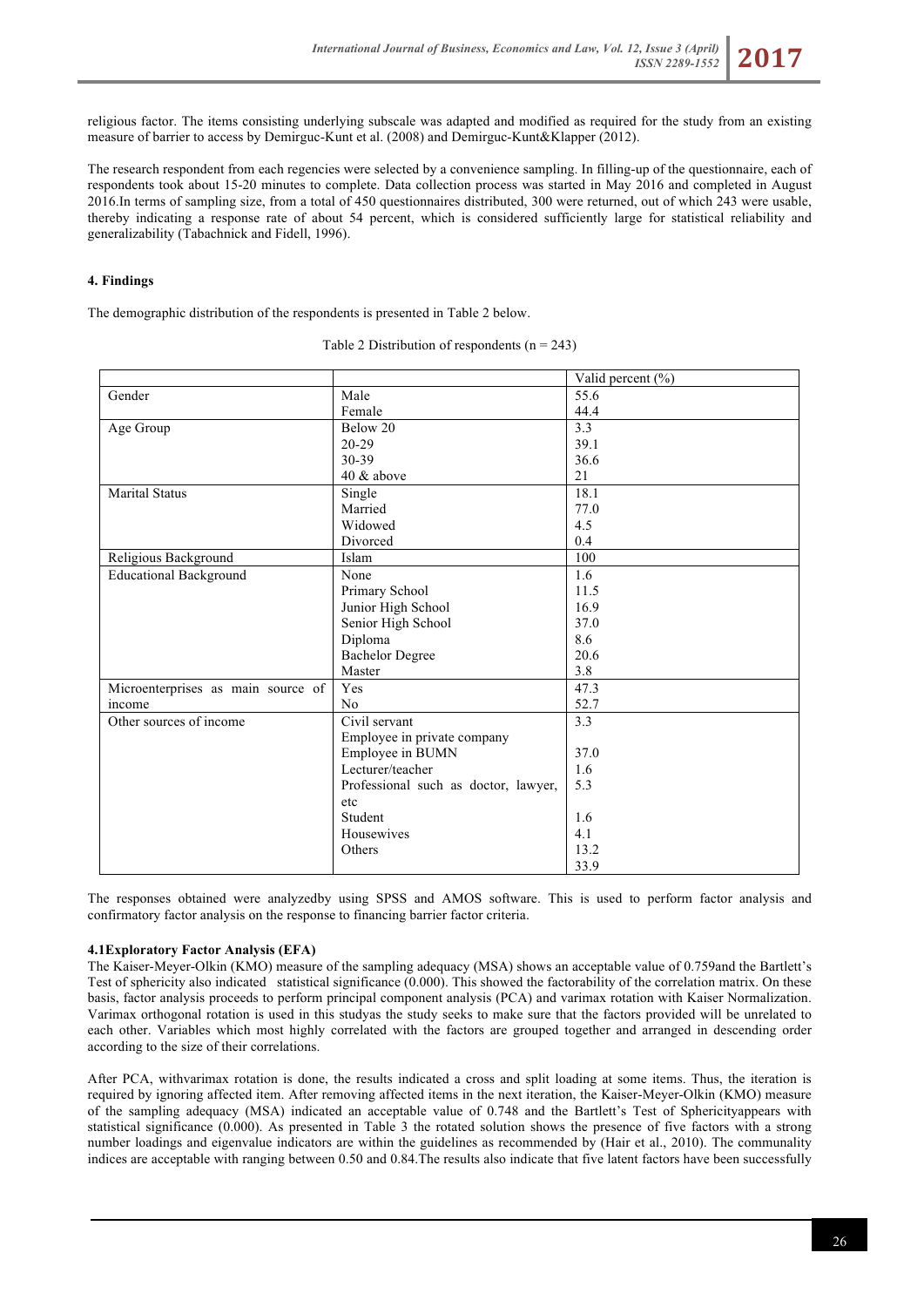extracted on 18 items with eigenvalues greater than 1; explaining 64.6 percent of the total variance. Factor 1, 2 and 3 have four significant loading while both factor 4 and 5 have three respectively. The factor loadings are between 0.63 and 0.89.

As presented in Table 3, first factor comprises fourfollowing items; 'providing financial product that contains *Maysir',* 'providing financial product that contains *Gharar',* offering financing with interest (*Riba*), and *'*no fairness of the product'. The nature of the highly loaded variables on this factor suggests that it can be named as religious factor. This factor contributes around 24 percent of the reasons for excluding of conventional banking services. Since factor 1 has the highest eigenvalue and variance, it represents the most barrier factor that has influenced micro-entrepreneurs to access financing from banking services.

|                                                                  | Factor |                                 |        |                         |             |
|------------------------------------------------------------------|--------|---------------------------------|--------|-------------------------|-------------|
|                                                                  |        | $\mathbf{2}$                    | 3      | $\overline{\mathbf{4}}$ | 5           |
|                                                                  |        | Religi Affordab AccessibiEligi- |        |                         | Availabilit |
| <b>Variables</b>                                                 | ous    | ility                           | lity   | bilty                   |             |
| Providing financial product that contains Maysir                 | .890   |                                 |        |                         |             |
| Providing financial product that contains Gharar                 | .868   |                                 |        |                         |             |
| Offering financing with interest (Riba)                          | .721   |                                 |        |                         |             |
| No fairness of the product                                       | .637   |                                 |        |                         |             |
| Imposing fixed transaction costs and annual fees                 |        | .830                            |        |                         |             |
| Imposing fixed fees and high cost of opening and                 |        | .824                            |        |                         |             |
| and maintaining account                                          |        |                                 |        |                         |             |
| Imposing high interest rate                                      |        | .709                            |        |                         |             |
| Requiring a minimum amount to open an account                    |        | .620                            |        |                         |             |
| Having prejudice (being refused admission to bank offices)       |        |                                 | .765   |                         |             |
| Distance from bank branch                                        |        |                                 | .722   |                         |             |
| Not having knowledge about banking procedures                    |        |                                 | .694   |                         |             |
| Having no ATM outlet in nearby area                              |        |                                 | .633   |                         |             |
| Requiring collateral (e.g. Valuable assets such motorcycle etc.) |        |                                 |        | .835                    |             |
| Requiring complicated documentation                              |        |                                 |        | .827                    |             |
| Age discrimination (e.g. young people below 21 years excluded    |        |                                 |        | .741                    |             |
| from financial services)                                         |        |                                 |        |                         |             |
| Not providing loan for small amount                              |        |                                 |        |                         | .823        |
| Not providing payment services for small amount                  |        |                                 |        |                         | .741        |
| Insufficient product for low income group                        |        |                                 |        |                         | .672        |
| Eigenvalue                                                       | 4.410  | 2.531                           | 2.039  | 1.403                   | 1,259       |
| Percent of variance                                              | 24.499 | 14.063                          | 11.329 | 7.797                   | 6.995       |
| Cumulative $(\%)$                                                | 24.499 | 38.562                          | 49.891 | 57.688                  | 64.682      |

#### Table 3 Factor analysis for barrier factor criteria

The second factor defining barrier factor criteria relates to 'imposing fixed transaction costs and annual fees', 'imposing fixed fees and high cost of opening and maintaining account', 'imposing high interest rate', and 'requiring a minimum amount to open an account'. For this, the suggested term is 'affordability barrier' factor. The results of the factor analysis ranked as the second important factor behind the religious factor, since it explains 14 percent of the total variance for the variables in the data set. Third factor defining barrier factor criteria with regards to 'having prejudice (being refused admission to bank offices)', 'distance from bank branch', 'not having knowledge about banking procedures', and 'having no ATM outlet in nearby area'. The nature of the highly loaded variables on this factor suggests that it can be labelled as 'accessibility barrier' factors. This factor contributes around 11.32 percent of the reasons for excluding of banking services. The results of the factor analysis as presented in Table 3showed that thevariables which have loadings on the fourth factor are 'requiring collateral (e.g. valuable assets such motorcycle etc.)', 'requiring complicated documentation', and 'age discrimination (e.g. young people below 21 years excluded from financial services)'. The combination of these variables can be grouped together under the category of 'eligibility barrier' factor. Last factor defining barrier factor criteria relates to 'not providing loan for small amount', 'not providing payment services for small amount', and 'insufficient product for low income group'. For this, the term is 'availability barrier' factor. This factor contributes around 7 percent of the reasons for excluding of banking services.

# **4.2 Reliability and Validity of Measurement model**

Both reliability and validity are also tested. While reliability used to test internal consistency of an instrument, validity used to check the extent to which a scale or instrument measures the intended construct. Following table illustrates briefly reliability and validity used in the present study.

| onstructs        | Tronbach's Alpha | CR    | .VE<br>A | MSV   |
|------------------|------------------|-------|----------|-------|
| Religious factor | 0.834            | 0.840 | 0.656    | 0.147 |
| Affordability    | 0.785            | 0.702 | 0.543    | 0.245 |

| Table 4 Reliability and Validity |  |
|----------------------------------|--|
|----------------------------------|--|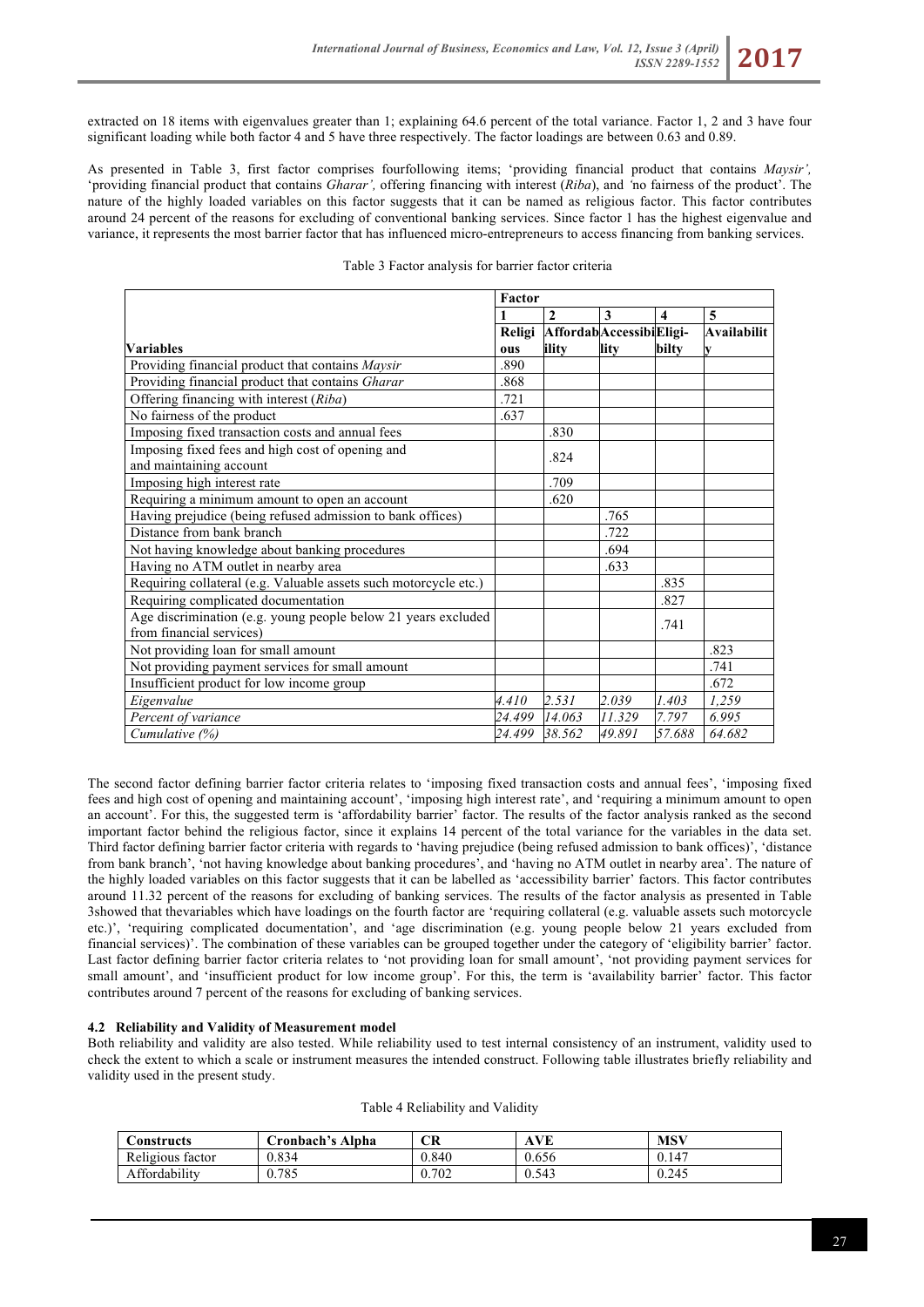

As presented in above Table 4 indicates that all constructs have attained the threshold value for CR above 0.6 and AVE above 0.5 except for the AVE of availability which is 0.41. Regarding this, Bettencourt (2004) affirms that convergent validity of the construct still can be kept even when the value of AVE is less than required level 0.5 as long as composite reliability is higher than 0.6, which is considered adequate.

#### **4.3Confirmatory Factor Analysis**

After that, the CFA is tested. The CFA tested through overall measurement model combines entire of the constructs extracted from PCA. The choice of CFA appeared from its relevance to accommodate the multiple latent variables. Moreover, CFA is the most applicable technique used to measures the instruments that have developed, and their factor structures validated (Byrne, 2010), suited well with the objective of this study. Among previous studies that applied CFA as the most statistical technique are Milfont and Duckit (2004), Adewale et al. (2012) and Mustapha and Bolaji (2015)

The following figure is overall modified measurement model comprise five access barrier factors along with the relevant items or observed variables. The latent variables are religious factor (SHA) (3 items), affordability (AFF) (4 items), accessibility (ACC) (2 items), eligibility (ELI) (3items), and availability (AVL) (3items).



Figure 2 Overall modified measurement model

An initial attempts, the result output for measurement model fit indices are relatively good. The Normed Chi-Square (χ2/df) shows 2.791 which is below the required value of less than 5. The value of CFI, the incremental fit index appears close to 0.9, and the value of RMSEA, the badness-of-fit-index points out 0.86 which is less than 0.1.

However, further modification is needed in order to improve a certain fit indices of measurement model especially CFI which is currently below the required level of equal to or more than 0.9 (Hair et al., 2010) and RMSEA which is above required level of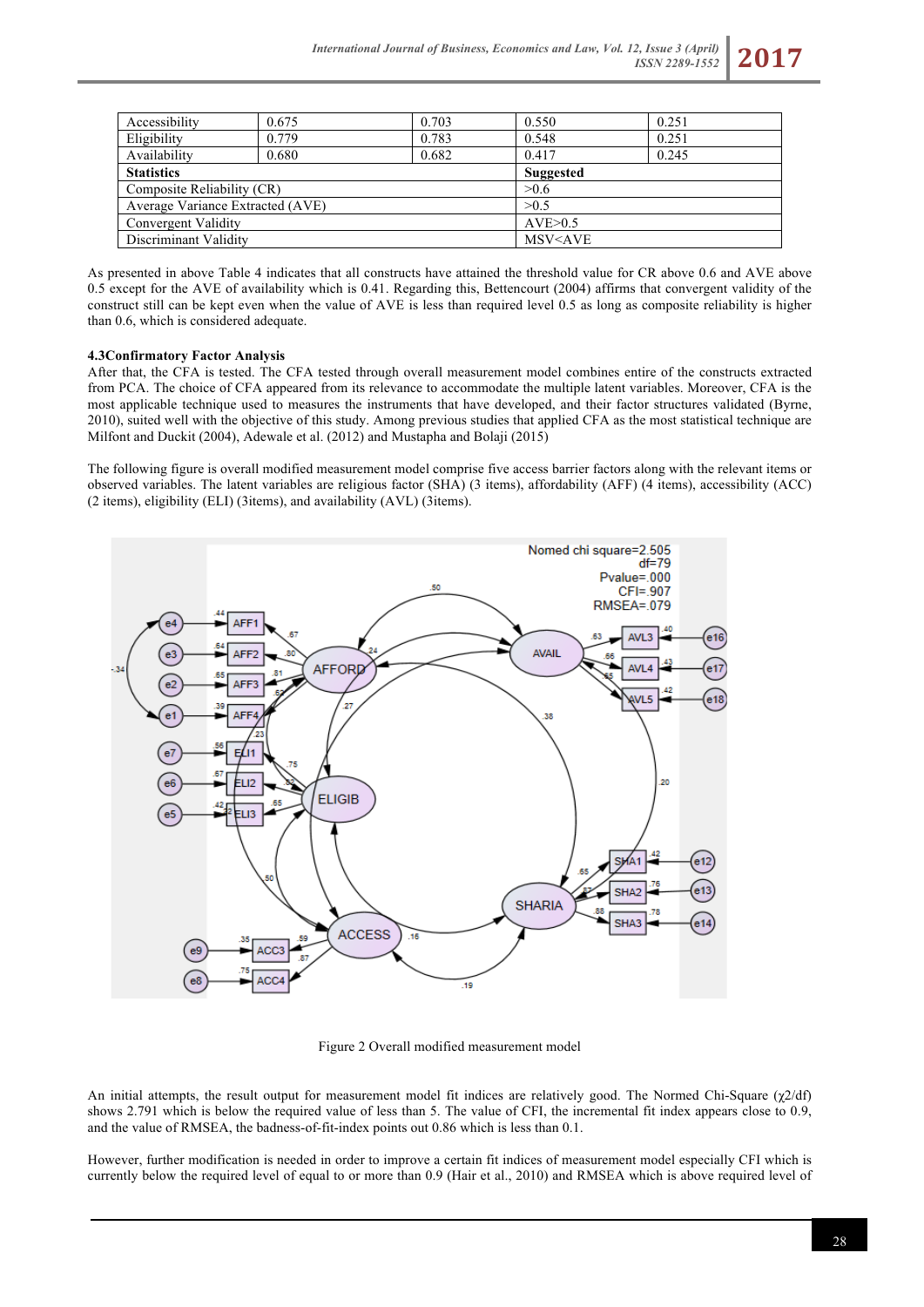less than 0.8 (Browne &Cudeck, 1993). The modification is carried out based on the value of modification indices (MI) as viewed in the AMOS output and factor loadings of indicators of the individual constructs. After checking in table of modification indices, it has been found that MI value between e1 and e4 is greater than 15. By applying those items with inter-correlations (Byrne, 2010), fit indices of the measurement model shows an improvement despite the required level of fitness in particular CFI is not achieved. Therefore, next modification by looking at factor loading is required in order to improve the model fit. For this purpose, indicators with factor loading lower than 0.6 were removed. Thus, after some items have been deleted, the items have been reduced from 24 to 15 items, the model fit has been improved with meeting the threshold values as depicted in the modified overall measurement model in Figure 2. Fit indices of the model is realized with RMSEA = 0.79, CFI = 0.907, and  $\gamma/2$ df = 2.505, which meet the requirement of the model fit.

# **5. Discussion of findings**

The objective of this paper is to empirically examine the main factors that hinder micro entrepreneurs to access financing from mainstream banking in Indonesia province of East Java using confirmatory factor analysis (CFA) to validate the constructs. The results obtained from CFA confirmed that the hypothesis of the five factors, namely religious factor, affordability, accessibility, eligibility and availability are accepted. In this regards, the study indicated that religious factorsis found to have the most important barrier factor to access financing in banking services. This is generally not a surprising result since the majority in East Java are Muslim which covers almost 96 percent of its population (BPS, 2010). This finding is consistent with earlier financing barrier studies like Demirguc-Kunt et al. (2008) who revealed that some certain low income groups have access but they chose not to use financial service because of religious grounds (Demirguc-Kunt et al., 2008).

Furthermore, affordability barrier was also found to be a factor for financial exclusion. This confirms the findings in Demirguc-Kunt et al (2008) that found that small firms are excluded from bank finance because of high interest rate, expensive fee and high minimum balance requirement. In fact, World Bank (2010) reported that 40 percent of the poor and micro entrepreneurs in Indonesia are ruled out from financial services because of affordability factors. Another findingis that the having prejudice towards bank and long distance from bank branch, no knowledge of bank providing ATM are also factor that contribute to exclusion from banking services. This is in line with the finding of Jha et al. (2014) study which discovered that geographic distance to a bank are identified as one of the most important barriers for financial inclusion. The other barriers identified are eligibility and availability. This result is somehow consistent with the previous barrier access to finance studies. BRI's MASS<sup>9</sup> Survey in 2002 found that lack of documentation appears as main constraints faced by the poor in accessing financing from banking services in Indonesia (World Bank, 2010). Meanwhile, this study also indicated that lack of availability of appropriate products and services is another important barrier to access financial services for low-income group and microenterprises. The reasons are dealing with small transaction that creates high transaction cost as a result reluctance of financial institutions in provision of product and services for the poor and small firms.

#### **6. Conclusion, implication and limitation**

The study analysis was explored to achieve a valid CFA with model fit with the data and also supporting the theoretical underpinning of the model. The test of the CFA implies that five variable solutions i.e. religious factor, affordability, accessibility, eligibility and availabilitywere the best fit for measuring barrier access to finance construct.

While the theory implication would enhance the body of knowledge, the practical implication of this study is to empirically validate the factors of barrier to access which are expected applicable in the context of Indonesian micro-entrepreneurs. The validated indicators can further be used as an evaluative measure to examine the extent to whichfactors that may hinder microenterprenuers to access finance and services from mainstream financial institutions in terms of five factors. Significantly, the identified variables of barrier access to finance would allow the practitioner and policy makers to know the factors that exclude micro-entrepreneurs from accessing of mainstream financial services in Indonesia generally and particularly East Java.

One limitation of this study is a number of sample size of 243 respondents and sampling frame which was restricted to microenterprenuers in East Java province. Hence, the result of this study may be different if it is conducted at other provinces and therefore cannot be generalized for the whole of Indonesia.

# **References**

ADB. (2014). Financial Inclusion in Asia: Country Surveys. *Asian Development Bank Institute*.

Adeale, A., Huq, A., and Mydin, A. K. (2012). A Measurement Model of the Determinants of Financial Exclusion among Muslim Micro-entrepreneurs in Ilorin. *Journal of Islamic Finance, IIUM Institute of Islamic Banking and Finance*, *1*(1), 30–43.

Aggarwal. S., and Klapper, L. (2013). Designing Government Policies to Expand Financial Inclusion: Evidence from Around the World, University of California and Development Research Group, *World Bank,* September

Armendariz, Beatriz and Morduch, J. (2010). *The Economics of Microfinance*. The MIT Press, Cambridge, Massachusetts and London, England, 73(1), 259. http://doi.org/10.2307/20111887

 9 <sup>9</sup>Microfinance Access and Services Survey (MASS) conducted by Bank Rakyat Indonesia (BRI) with number of sample covering 1438 households in six provinces in Indonesia.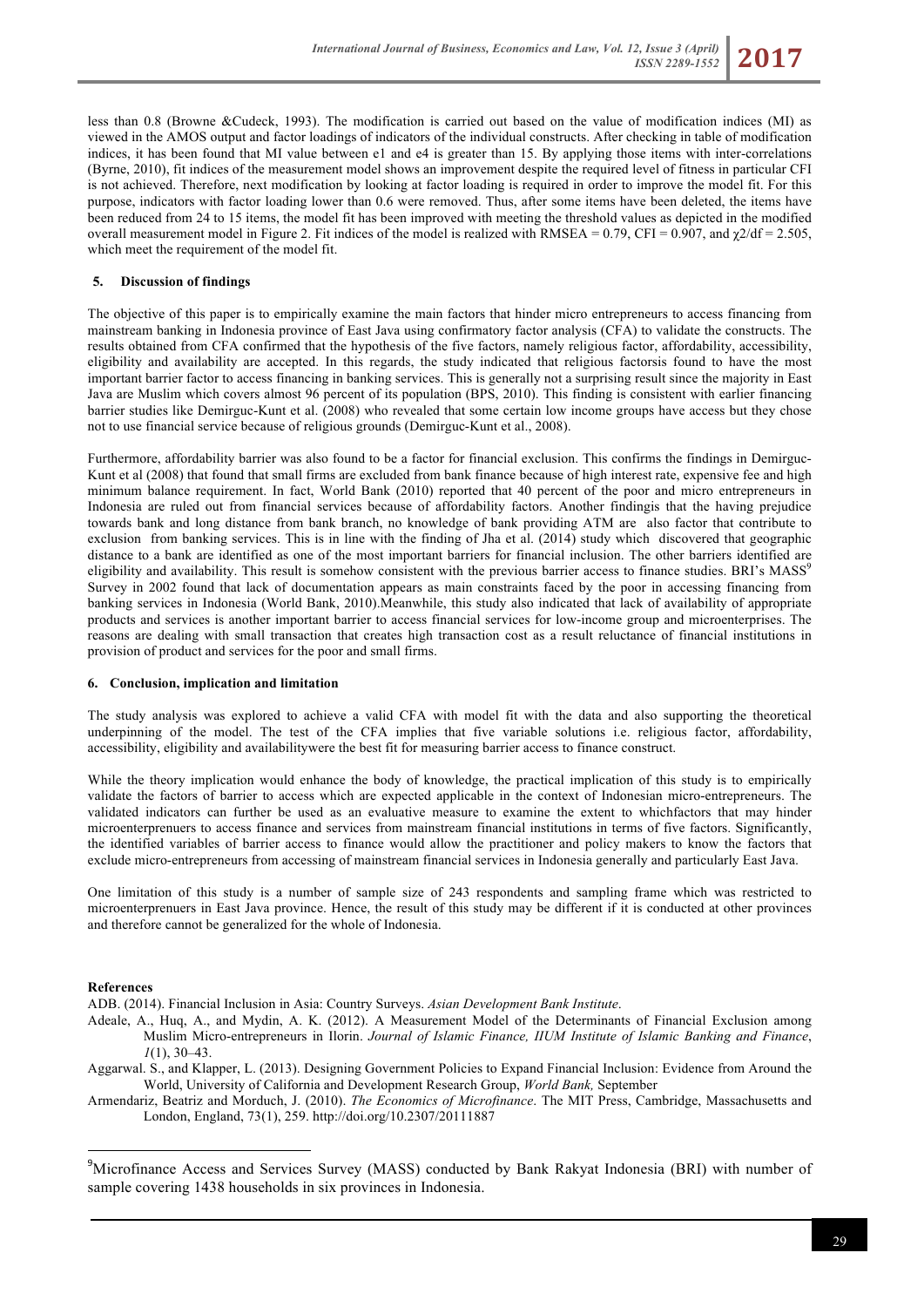- Ashraf, M. A., and Ibrahim, Y. B. (2013). An investigation into the barrier to the rural poor participation in MFIs: the Case of Bangladesh. *International Journal of Reserch in Social Sciences*, *1*(2), 1–17.
- Ayyagari, M., Beck, T., and Demirgüç-Kunt, A. (2003). Small and Medium Enterprises across the Globe: A New Database,*World Bank*.
- Beck, T., Demirgüç-Kunt, A., and Peria, M. S. M. (2008). Banking services for everyone? Barriers to bank access and use around the world. *World Bank Economic Review*, *22*(3), 397–430. doi:10.1093/wber/lhn020
- Beck, T., andDemirguc-Kunt, A. (2006). Small and medium-size enterprises: Access to finance as a growth constraint. *Journal of Banking and Finance*, *30*(11), 2931–2943. http://doi.org/10.1016/j.jbankfin.2006.05.009
- Bettencourt, L.A. (2004). Change-oriented organizational citizenship behaviors: the direct and moderating influence of goal orientation. Journal of Retailing, 8(3), 165-80
- BPS. (2014). Statistik Daerah ProvinsiJawaTimur 2014. *BPS-East Java*.
- BPS. (2013). Statistical Yearbook of Indonesia 2013. *BadanPusatStatistik - Statistics Indonesia*.
- BPS. (2014). Statistical Yearbook of Indonesia 2014. *BadanPusatStatistik - Statistics Indonesia*.
- Browne, M. W., &Cudeck, R. (1993). Alternative ways of assessing model fit. InK. A. Bollen& J. S. Long, ed. *Testing structural equation models*. CA: Sage Publications. pp. 136-162.
- Byrne, B. N. (2010). *Structural Equation Modeling with AMOS*: *Basic concept application, and programming (2ndeds.).*  Mahwah, NJ: Erlbaum
- Claessens, S. (2005). Access to Financial Services : A Review of the Issues and Public Policy Objectives. *World Bank Policy Research Working Paper*, 207–240. doi:10.1093/wbro/lkl004
- Cull, R, McKenzie, D., and Woodruff, C (2007). Experimental Evidence on Returns to Capital and Access to Finance in Mexico. *Retrieved on May 2, 2008. www.worldbank.org*
- Cull. R., Demirguç-Kunt A., andMorduch. J. (2007). Financial performance and outreach: a global analysis of leading microbanks. *The Economic Journal,* Vol. 117, 107-133
- DeLamater, J. D. and Myers, D. J. (2011). *Social Psychology*. Belmont, CA: Wadsworth Carnegie Learning.
- Demirguc-Kunt, Asli, Beck Thorsten, and Honohan, P. (2008). *Finance for All: Policies and Pitfalls in Expanding Access*. The World Bank.
- Demirguc-kunt, A., and Klapper, L. (2012). Measuring financial inclusion. The Global Findex Database. *Policy Research Working Paper*, *6025*(April), 1–61. doi:10.1596/978-0-8213-9509-7
- Ghosh, J. (2013). Microfinance and the challenge of financial inclusion for development. *Cambridge Journal of Economics*, *37*(October 2014), 1203–1219. doi:10.1093/cje/bet042
- Group, N. S. for financial inclusion working. (2012). *National Strategy for Financial Inclusion Fostering Economic Growth and Accelerating Poverty Reduction 1*. *SekretariatWakilPresidenRepublik Indonesia*
- Hair, J.F., Black, W.C., Babin, B.J, and Aderson, R.E. (2010). *Multivariate Data Analysis* (7<sup>th</sup>edn.). New Jersey: Pearson Prentice Hall
- Hamada, M. (2010). Commercialization of microfinance in Indonesia: The shortage of funds and the linkage program. *The Developing Economies*, *48*(1), 156–176. doi:10.1111/j.1746-1049.2010.00102.
- Indonesia Financial Services Authority. (2015). Indonesia services sector master plan 2015-2019
- Jha, M., Samantha, A., and Calverley, J. (2014). Financial Inclusion : Reaching the unbanked. *Special Report, Standard Chartered*, (September).
- Karim, N., Tarazi, M., and Reille, X. (2008). Islamic Microfinance :*CGAP*, (August).
- KementerianKoperasidan UMKM (2013). Retrieved April 2017 from www.depkop.go.id,
- Kline, R.B. (2011). *Principles and practice of structural equation modelling*  $(2^{nd}$ edn.). New York: The Guildford Press.
- Ledgerwood, J. E., and Nelson, C. (2013). *The New Microfinance Handbook, A Financial Market System Perspective*. Washington, D.C: The World Bank
- Ledgerwood, J., and Gibson, A. (2013). The Evolving Financial Landscape. In J. Ledgerwood, J. Earne and C. Nelson (Eds.), *The New Microfinance Handbook, A Financial Market System Perspective. Washington,* D.C: The World Bank
- Mahmud, Z., and Huda, A. (2010). SMEs' access to finance: an Indonesia case study. In D. Harvie, S.Oum& D.A. Narjoko (Eds.), *Small and medium enterprises (SMEs) access to finance in selected East Asian Economies*. ERIA Research Project Report*,* No.14
- Milfont, T. L., and Duckitt, J. (2004). The structure of environmental attitudes: A first- and second-order confirmatory factor analysis. *Journal of Environmental Psychology*, *24*(3), 289–303. http://doi.org/10.1016/j.jenvp.2004.09.001
- Mustapha, B., and Bolaji, B. Y. (2015). Measuring Lecturers Commitment Scales: A Second order Confirmatory Factor Analysis (CFA). *International Journal of Education and Research*, *3*(3), 505–516.
- Obaidullah, M., and Khan, T. (2008). *Islamic Microfinance Development: Challenges and Initiatives*. *SSRN Electronic Journal*. doi:10.2139/ssrn.1506073
- OIC Outlook Series (2012). Islamic Finance in OIC member countries. *SESRIC*, May. Retrieved 13 January 2016 on http://www.sesrtcic.org/files/article/450.pdf
- Pallant, J. F. (2007). *SPSS survival manual: a step by step guide to data analysis using SPSS for Windows*. Open University Press, England.
- Schreiner, M., and Woller, G. (2003). Microenterprise development programs in the United States and in the developing world. *World Development*, *31*(9), 1567–1580. doi:10.1016/S0305-750X(03)00112-8
- Shankar, S. (2013). Financial Inclusion in India : Do Microfinance Institutions Address Access Barriers ? Financial Inclusion : Importance and Common Barriers. *ACRN Journal of Entrepreneurship Perspectives*, *2*(1), 60–74.
- Sing, P.T., (2006). *Fundamental of research methodology and statistics*. New Delhi: New Age International (P) Ltd, Publisher